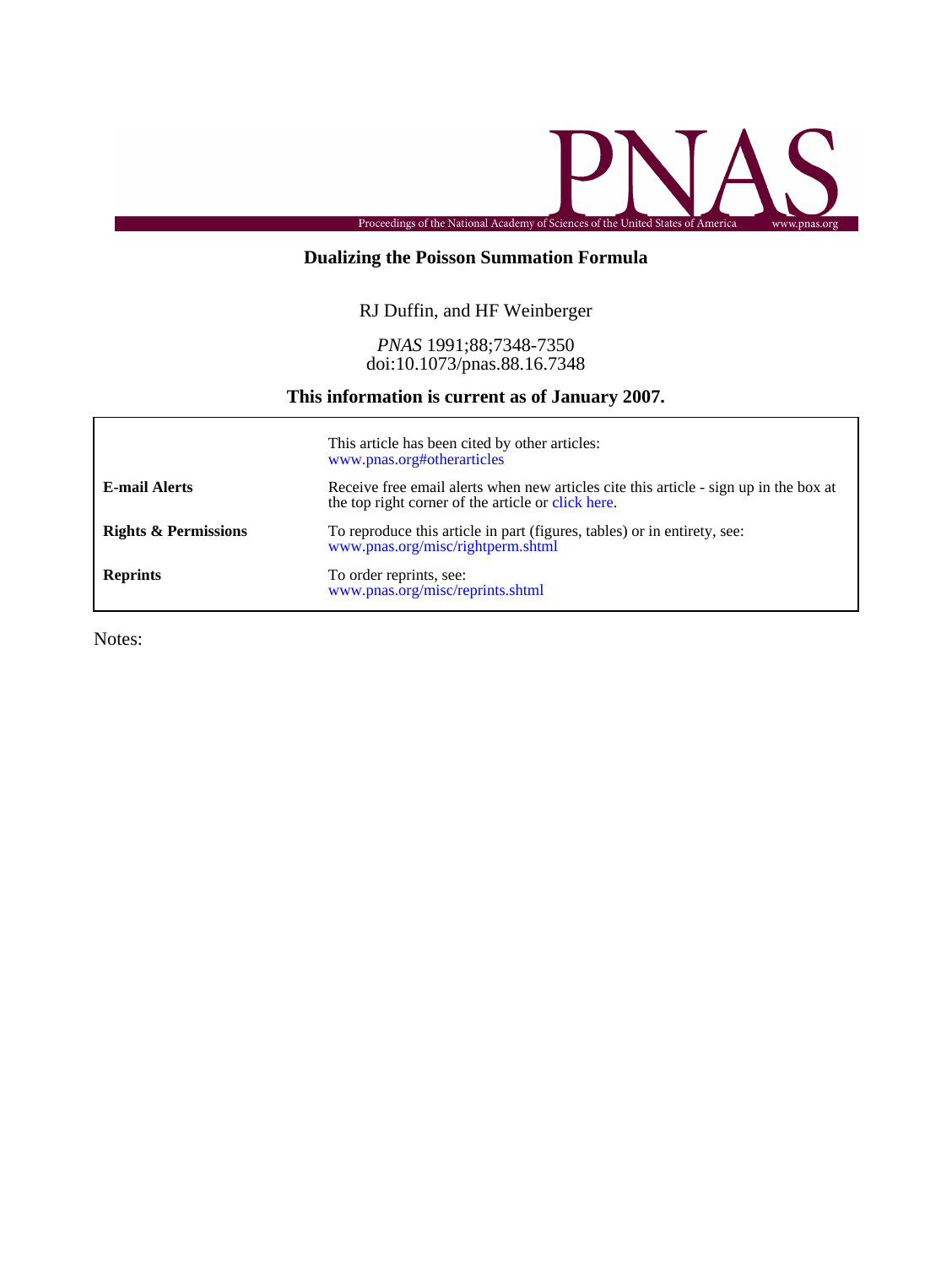# Dualizing the Poisson summation formula

(Fourier transforms/Moebius series/Euler-Maclaurin sum formula)

### RICHARD J. DUFFIN\* AND HANS F. WEINBERGERt

\*Department of Mathematics, Carnegie-Mellon University, Pittsburgh, PA 15213; and <sup>†</sup>School of Mathematics, University of Minnesota, Minneapolis, MN <sup>55455</sup>

Contributed by Richard J. Duffin, May 20, 1991

ABSTRACT If  $f(x)$  and  $g(x)$  are a Fourier cosine transform pair, then the Poisson summation formula can be written as  $2\sum_{n=1}^{\infty}g(n) + g(0) = 2\sum_{n=1}^{\infty}f(n) + f(0)$ . The concepts of linear transformation theory lead to the following dual of this classical relation. Let  $\phi(x)$  and  $\gamma(x) = \phi(1/x)/x$  have absolutely convergent integrals over the positive real line. Let  $F(x) =$  $\sum_{n=1}^{\infty} \phi(n/x)/x$  -  $\int_{0}^{\infty} \phi(t)dt$  and  $G(x) = \sum_{n=1}^{\infty} \gamma(n/x)/x$  - $\int_0^\infty \gamma(t) dt$ . Then  $F(x)$  and  $G(x)$  are a Fourier cosine transform pair. We term  $F(x)$  the "discrepancy" of  $\phi$  because it is the error in estimating the integral of  $\phi$  by its Riemann sum with the constant mesh spacing  $1/x$ .

#### Section l. Introduction

Let the Fourier cosine transform of a function  $f(x)$  be denoted by  $g(x)$  and defined as

$$
g(x) = 2 \int_0^\infty \cos(2\pi xt) f(t) dt.
$$
 [1.1]

Poisson discovered the important summation formula, which can be written in the form:

PRIMAL POISSON RELATION. Let f be a function and g its cosine transform. Then

$$
\sum_{n=1}^{\infty} g(n/x)/x - \int_{0}^{\infty} g(t)dt
$$
  
= 
$$
\sum_{n=1}^{\infty} f(nx) - x^{-1} \int_{0}^{\infty} f(t)dt \text{ for } x > 0.
$$
 [1.2]

Since Poisson's time there has been a steady stream of literature giving proofs, applications, and generalizations of this formula under various conditions on the function  $f$  (see, for example, ref. 1).

Since the cosine transform is linear, the relation 1.2 represents an equation between two linear transformations acting on f. We shall show that the dual of this equation is the following statement:

DUAL POISSON RELATION. Let  $\phi(x)$  be a function defined for  $x > 0$  and set

$$
\gamma(x) = \phi(1/x)/x. \qquad [1.3]
$$

Then the functions

$$
F(x) = \sum_{n=1}^{\infty} \phi(n/x)/x - \int_{0}^{\infty} \phi(t)dt
$$
 [1.4]

The publication costs of this article were defrayed in part by page charge payment. This article must therefore be hereby marked "advertisement" in accordance with 18 U.S.C. §1734 solely to indicate this fact.

and

$$
G(x) = \sum_{n=1}^{\infty} \gamma(n/x)/x - \int_0^{\infty} \gamma(t)dt
$$
 [1.5]

form a pair of Fourier cosine transforms.

In Section 2 we give a formal analysis of the sense in which the above statements are dual. In Section 3 we prove that the dual relation is valid for an arbitrary integrable function  $\phi$  that is "small" near zero and infinity.

### Section 2. The Concepts of Reversion, Discrepancy, and **Duality**

We begin by writing the Poisson relation 1.2 in terms of three linear transformations  $\mathscr{C}$ ,  $\mathscr{D}$ , and  $\mathscr{R}$  as

$$
\mathfrak{D}\mathscr{C}f(x)=\mathfrak{R}\mathfrak{D}f(x). \qquad \qquad [2.1]
$$

Here % is the Fourier cosine transform 1.1. We define the Reversion as

$$
\Re \phi(x) = \phi(1/x)/x \qquad [2.2]
$$

and the Discrepancy as

$$
\mathfrak{D}f(x) = \sum_{n=1}^{\infty} f(n/x)/x - \int_{0}^{\infty} f(t)dt.
$$
 [2.3]

The linear transformations  $\mathscr{C}$ ,  $\mathscr{R}$ , and  $\mathscr{D}$  all take classes of functions defined in  $(0, \infty)$  into functions defined in  $(0, \infty)$ . In addition,  $\Re$  is an involution in the sense that  $\Re^2$  is the identity.

We term  $\mathfrak{D}$  the discrepancy because  $\mathfrak{D}f$  is the error in estimating the infinite integral of  $f$  by its Riemann sum with  $\Delta t = 1/x$ . Presumably, Riemann would expect the discrepancy to vanish as  $x \rightarrow \infty$ .

Since the Poisson relation 2.1 holds for a large class of  $f$ , we can think of it as the identity  $\mathfrak{B} \mathscr{C} = \mathfrak{R} \mathfrak{D}$  between linear transformations. The dual relation is obtained by equating the adjoints of the two sides of this equation.

We note that for a large class of functions  $\phi$  and  $\sigma$  the change of variables  $s = 1/t$  shows that

[1.3] 
$$
\int_0^\infty \phi(t) \Re \sigma(t) dt = \int_0^\infty \Re \phi(s) \sigma(s) ds.
$$

Thus  $\Re$  is its own formal adjoint.

 $\mathfrak{D}$  is also its own formal adjoint in the sense that

$$
\int_0^\infty \phi(t) \mathfrak{D} f(t) dt = \int_0^\infty \mathfrak{D} \phi(s) f(s) ds.
$$

To see this make an interchange of summation and integration, a change of the variable of integration in each term of the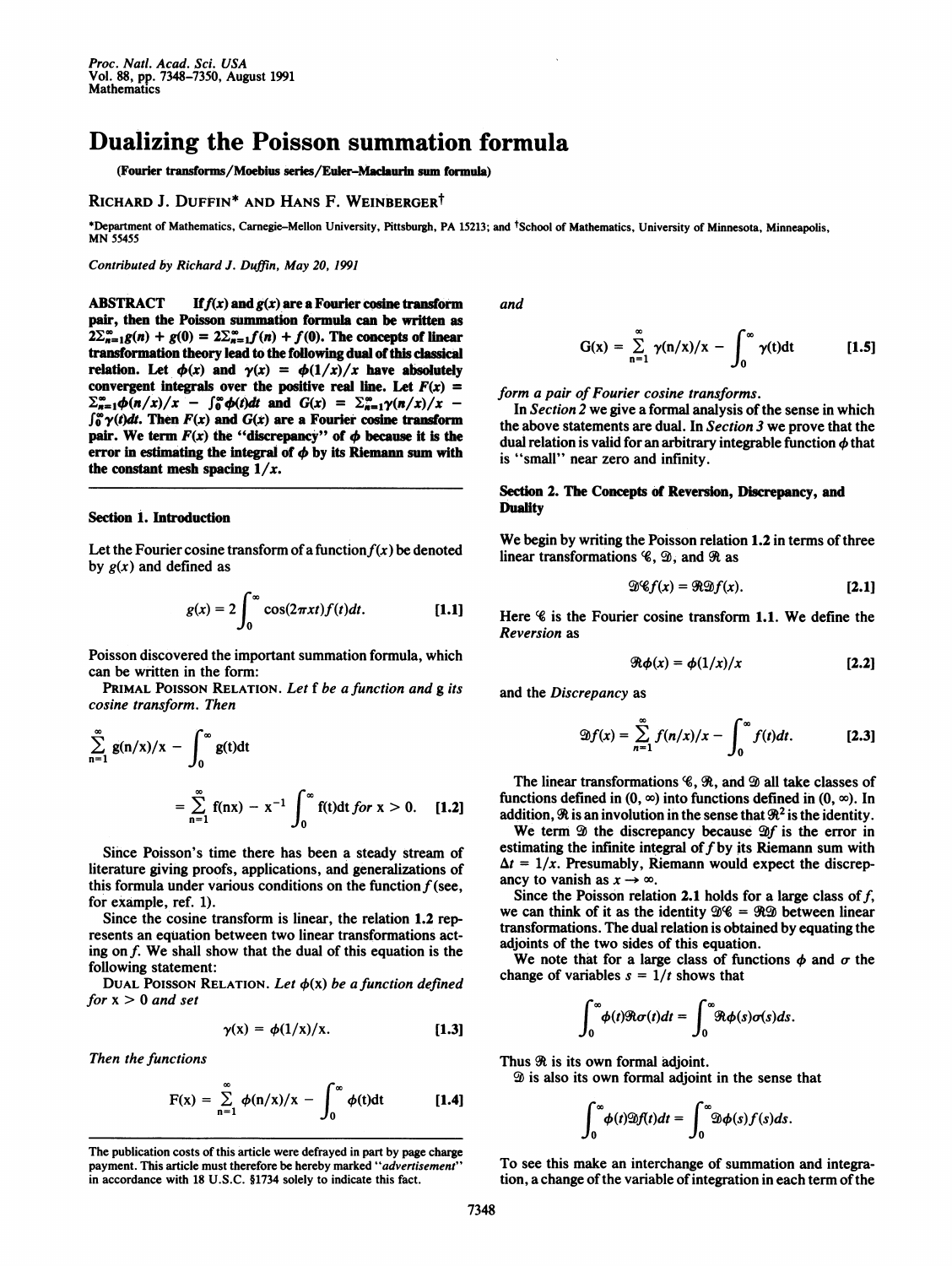resulting sum, and another interchange of summation and integration.

Parseval's relation shows that the cosine transform  $\mathscr C$  is also formally self-adjoint. Thus the adjoint of  $\mathfrak{B}\mathscr{C}$  is  $\mathscr{C}\mathfrak{D}$  and the adjoint of  $\mathcal{R}\mathcal{D}$  is  $\mathcal{D}\mathcal{R}$ , so that the formal dual of the Poisson relation 2.1 is

$$
\mathscr{CD}\phi(x)=\mathscr{D}\mathscr{R}\phi(x). \qquad \qquad [2.4]
$$

The definition 1.3 of  $\gamma$  can be written as  $\gamma = \Re \phi$ , so Eq. 2.4 is just what we called the Dual Poisson Relation,  $\mathscr{C}F = G$ , in Section 1.

Now we can state the Poisson summation formula 2.1 in words as follows:

PRIMAL. The discrepancy of the cosine transform of a function is equal to the reversion of the discrepancy of the function.

Similarly, the dual relation 2.4 can be stated as follows:

DUAL. The cosine transform of the discrepancy of a function is equal to the discrepancy of the reversion of the function.

It should be understood that neither the primal relation nor the dual relation is a universal theorem. Special conditions on the function  $f$  or  $\phi$  are needed.

#### Section 3. A Dual Poisson Theorem

We now make precise the meaning of being "small" near zero and infinity.

THEOREM 1. In the dual Poisson relation let the function  $\phi$ satisfy

$$
\left(1+\frac{1}{x}\right)\phi(x)\in L_1(0,\infty). \hspace{1cm} [3.1]
$$

Then the series in functions 1.4 and 1.5 converge almost everywhere and also in the  $L_1$  norm on finite intervals. The functions  $F(x)$  and  $G(x)$ , so defined, are a pair of cosine transforms in the sense that

$$
G(x) = \frac{d}{dx} \int_0^\infty \frac{\sin(2\pi xt)}{\pi t} F(t) dt
$$
 [3.2]

and

$$
F(x) = \frac{d}{dx} \int_0^\infty \frac{\sin(2\pi x t)}{\pi t} G(t) dt
$$
 [3.3]

almost everywhere.

Proof: We begin by establishing the relation 1.2 for a special family of functions  $f_{\lambda}(x)$ . For any  $\lambda > 0$  the cosine transform of

$$
f_{\lambda}(x) = \frac{\sin 2\pi \lambda x}{\pi x}
$$
 is  $g_{\lambda}(x) = h(x/\lambda)$ . [3.4]

Here  $h$  is the cut-off function defined as

$$
h(x) = 1
$$
 if  $x < 1$ ,  $h(1) = \frac{1}{2}$ ,  $h(x) = 0$  if  $x > 1$ .

Then by the definitions of  $\Re$  and  $\Im$ 

$$
\Re \mathfrak{D} f_{\lambda}(x) = \frac{1}{x} \left( \sum_{n=1}^{\infty} \frac{\sin 2\pi \lambda n x}{\pi n} - \frac{1}{2} \right) \tag{3.5}
$$

and by the definition of  $\mathfrak{D}$ 

$$
\mathfrak{D}g_{\lambda}(x)=\sum_{n=1}^{\infty}h(n/x\lambda)-\lambda=\frac{1}{x}([\lambda x]-\lambda x). \hspace{1cm} [3.6]
$$

The symbol  $[t]$  is defined as the nearest integer below t when t is not an integer and as  $t - \frac{1}{2}$  when t is an integer.

LEMMA 1. The special Poisson relation

$$
\mathfrak{D}g_{\lambda}(x) = \mathfrak{R} \mathfrak{D}f_{\lambda}(x) \qquad [3.7]
$$

holds for all positive  $\lambda$  and  $x$ . Moreover, the partial sums of the series for  $x\Re\mathfrak{B}f_{\lambda}(x)$  are uniformly bounded.

Proof: The Fourier series for the 1-periodic sawtooth function  $[t] - t$  is easily found to be

$$
[t]-t=\sum_{n=1}^{\infty}\frac{\sin 2\pi nt}{\pi n}-\frac{1}{2}.
$$

Because this sawtooth function is piecewise continuously differentiable, and because it is equal to the average of its left and right limits at its jump points, the series converges to the function for all  $t$ , and its partial sums are uniformly bounded (see, e.g., section 18 of ref. 2).

Setting  $t = \lambda x$ , dividing both sides of this equation by x, and using Eqs. 3.5 and 3.6 yields the statements of Lemma 1.

To prove Theorem <sup>1</sup> we shall show that we may multiply both sides of relation 3.7 by  $\phi$  and integrate and that we can justify the interchanges of summation and integration needed to derive the dual relation

$$
\int_0^\lambda \mathfrak{D}\phi(t)dt = \int_0^\infty \mathfrak{D}\Re \phi(t)f_\lambda dt. \tag{3.8}
$$

Eq. 3.2 will then follow from differentiation with respect to A.

We see from Eq. 3.6 that the function  $|\mathfrak{D}g_{\lambda}|$  is bounded and that the sequence of partial sums of the series for  $\mathfrak{D}g_{\lambda}$  is nondecreasing. Since  $\phi$  is absolutely integrable, the Lebesgue dominated convergence theorem shows that

$$
\int_0^\infty \phi(t) \mathfrak{B}_{\lambda}(t) dt = \sum_{n=1}^\infty \int_0^\infty \phi(t) h(n/t\lambda)/t \, dt - \lambda \int_0^\infty \phi(t) dt
$$

$$
= \sum_{n=1}^\infty \int_0^\lambda \phi(n/\xi)/\xi \, d\xi - \lambda \int_0^\infty \phi(t) dt. \text{ [3.9]}
$$
Here we have introduced the new variable  $\xi = n/t$  and used

Here we have introduced the new variable  $\xi = n/t$  and used the cut-off property of  $h$  to obtain the second line. The following lemma will permit us to interchange summation and integration in this line.

LEMMA 2. For every positive  $\lambda$  the series in the definition of  $\mathfrak{D}\phi$  converges, (i) in  $L_1(0, \lambda)$  norm and (ii) almost everywhere.

*Proof*: First suppose that  $\phi \ge 0$ . Formula 3.6 gives  $\mathcal{D}g_{\lambda} \le$ 0. Then Eq. 3.9 shows that

$$
\sum_{i=1}^{\infty}\int_{0}^{\lambda}\phi(n/\xi)/\xi\,d\xi-\lambda\int_{0}^{\infty}\phi(t)dt\leq 0.
$$

Thus part <sup>i</sup> follows from the Lebesgue dominated convergence theorem, while part ii follows from the Lebesgue monotone convergence theorem.

If  $\phi$  changes sign, applying this argument to  $|\phi|$  is seen to finish the proof.

We use part *i* of *Lemma 2* to interchange summation and integration in the second line of Eq. 3.9 to obtain